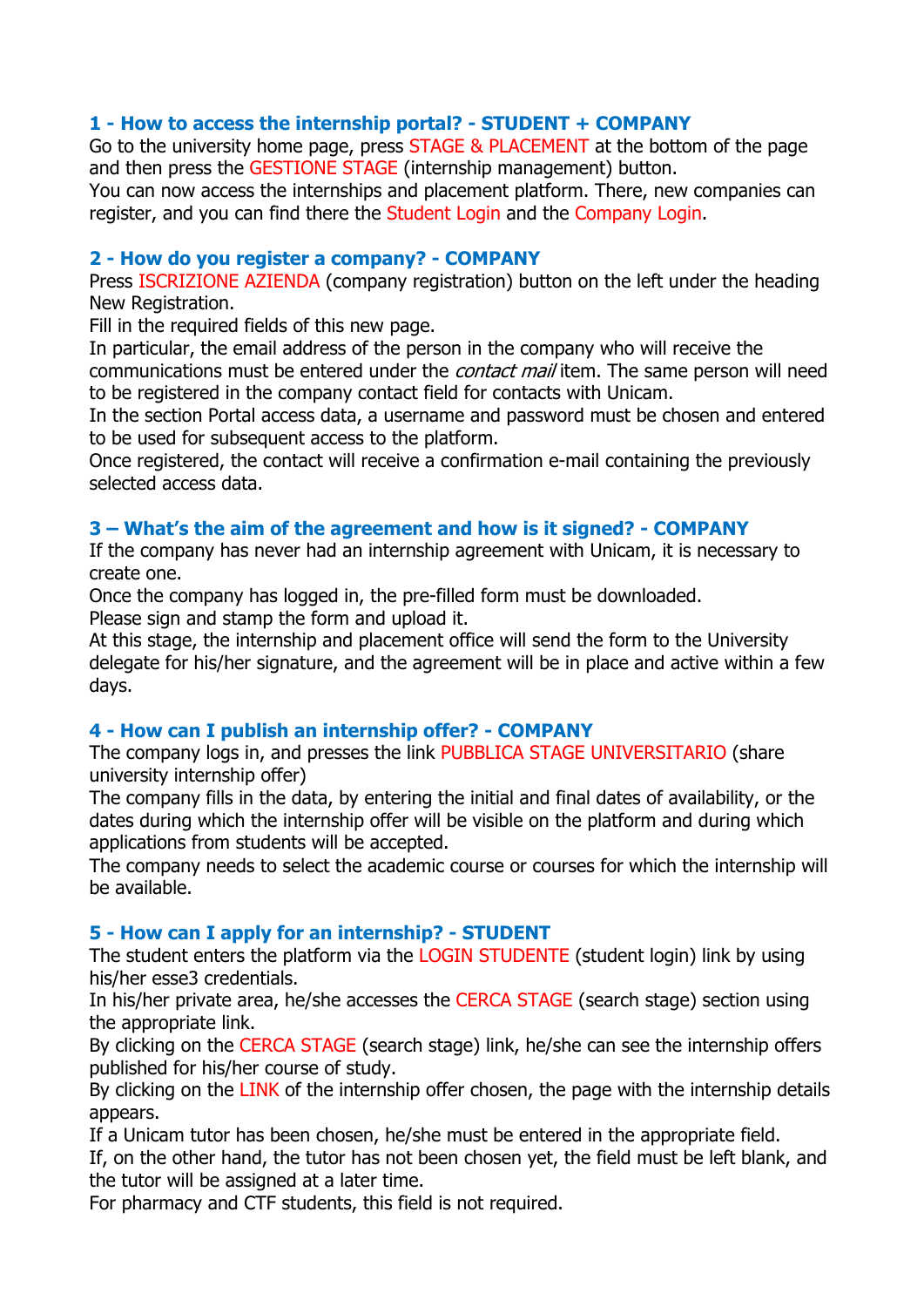### **6 - How does the Company select the candidate? - COMPANY**

The company enters with its credentials via the Company Login link The company clicks on LISTA STAGE PUBBLICATI (list of available internships), then on CERCA STAGE (search internships) and then on the LINK of the specific internship of interest. Finally, the company selects the candidate.

### **7 - How can I attend the safety course? - STUDENT**

Before starting the internship, the student must complete the Training Course on Safety in the Workplace.

The training is carried out entirely on-line and lasts about 4 hours. The access credentials to the platform are sent by the AIFOS company.

To request the credentials, send an email to: corsosicurezza.studenti@unicam.it

In the subject, write the name of your academic course, and in the text insert: name and surname, date and place of birth, fiscal code and an e-mail address that you constantly check, preferably the Unicam institutional one.

At the end of the course, the student will receive a certificate that will be uploaded to the platform together with the training project.

### **8 - How is the training project uploaded? - STUDENT + COMPANY**

Once the company has selected the candidate, the student will receive an email with the name of the assigned Unicam Tutor with whom he will have to agree on how to complete and sign the training project. Those who are enrolled in Pharmacy and CTF Courses will also receive the bulletin of € 16.00.

The training project form must be downloaded from the manuals and modules section. There are three possibilities:

- for COMPANY INTERNSHIP, the PROGETTO FORMATIVO STAGE (internship training project) document must be downloaded (word or pdf format, Italian or English)

- for INTERNAL INTERNSHIP, the PROGETTO FORMATIVO STAGE INTERNO (internal internship training project) document (Italian or English) must be downloaded

- Pharmacy and CTF students must download the PROGETTO FORMATIVO STAGE FARMCIA E CTF (pharmacy and CTF internship training project)

After completing the whole document, the student should return to the private area (LOGIN STUDENTE - student Login) and in the home page the appropriate link to upload the ATTESTATO CORSO SICUREZZA (safety course certificate) and PROGETTO FORMATIVO (training project) will be found. Please note that the platform accepts a single file for each item only in PDF FORMAT.

#### **9 – When and how can the internship begin? – STUDENT**

Once the internship activation email has been received, the student can download the REGISTRO PRESENZE STAGE (attendance sheets) document from the platform and go to the company (or to the Unicam facility in case of an internal internship). The student can start according to the start date indicated in the training project.

Pharmacy and CTF students must, on the other hand, go to the School's Teaching Secretariat to collect the internship booklet. Without that, it is not possible to start the internship in a pharmacy.

#### **10 - How does the internship end? - COMPANY + STUDENT**

At the end of the internship hours, the host organization returns to its reserved area, clicks on the List of published internships and enters the student internship details.

In order to complete the closure, the host organization must fill in the evaluation questionnaire and then click on CONCLUDI STAGE (end stage).

For Pharmacy and CTF internships, before closing the internship, please check in advance that the internship had a duration of at least 6 months and of at least 900 hours. Any interruptions must therefore be recovered, even beyond the period initially envisaged.